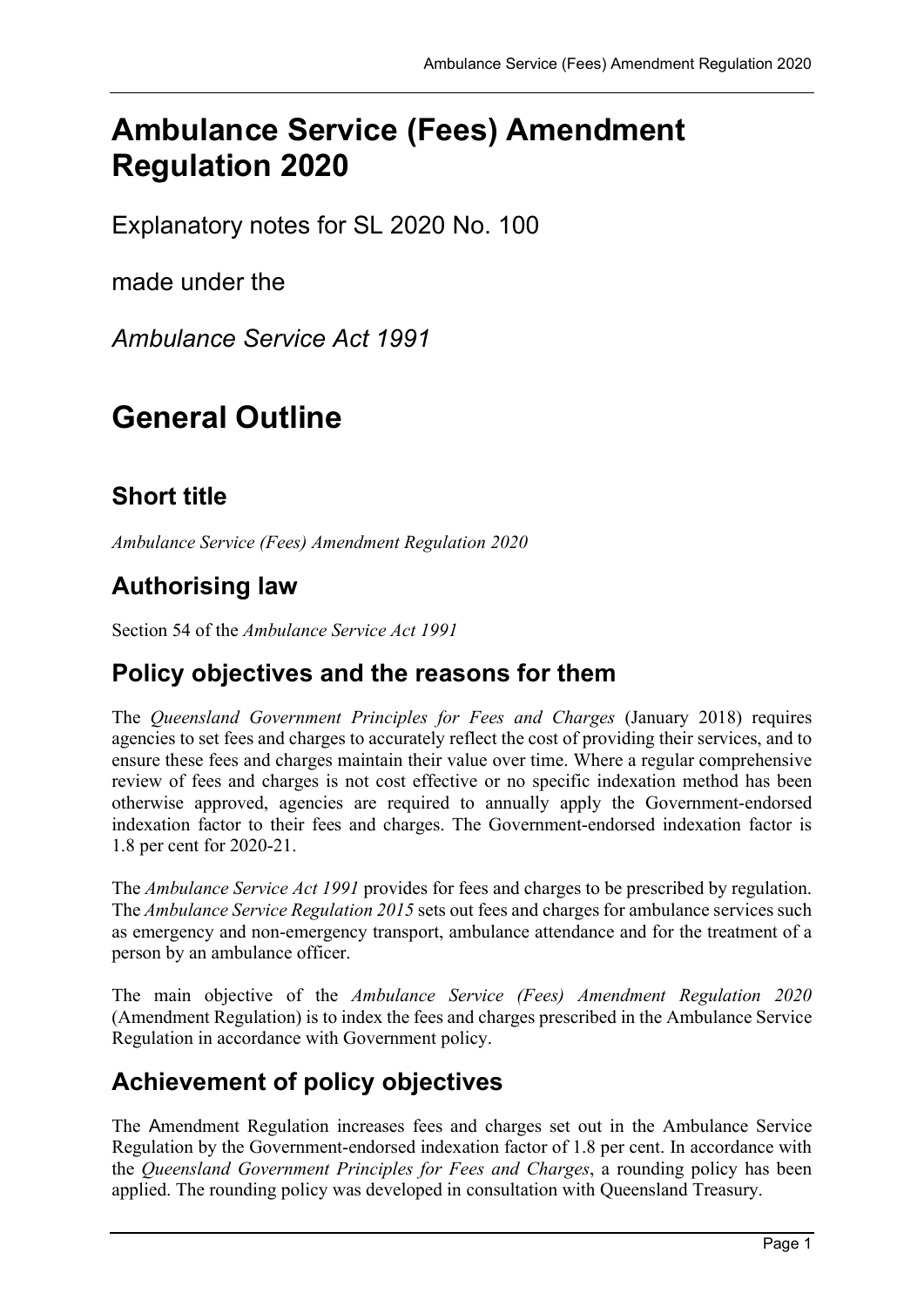The increased fees and charges for the Ambulance Service Regulation 2015 take effect on 1 July 2020.

### Consistency with policy objectives of authorising law

The Amendment Regulation is consistent with the policy objectives of the authorising law.

### Inconsistency with policy objectives of other legislation

No inconsistencies with the policy objectives of other legislation have been identified.

### Alternative ways of achieving policy objectives

The Amendment Regulation is the only effective means of achieving the policy objectives.

### Benefits and costs of implementation

The Amendment Regulation will ensure that the fees and charges prescribed in the Ambulance Service Regulation retain their value over time and accurately reflect the cost of providing services. The Amendment Regulation will not significantly increase the financial burden on the community or stakeholders.

### Consistency with fundamental legislative principles

The Amendment Regulation is consistent with fundamental legislative principles, as set out in section 4 of the Legislative Standards Act 1992.

### Consultation

The amendments were self-assessed by Queensland Health, in accordance with the Queensland Government Guide to Better Regulation, as being excluded from further regulatory impact assessment on the basis that the amendments align fees and charges with a Governmentendorsed indexation factor (exclusion category 'h'). Therefore, consultation with the Office of Best Practice Regulation, Queensland Productivity Commission, was not required.

As the amendments are consistent with Queensland Government policy requiring fees and charges to be indexed annually, no consultation was undertaken with external stakeholders.